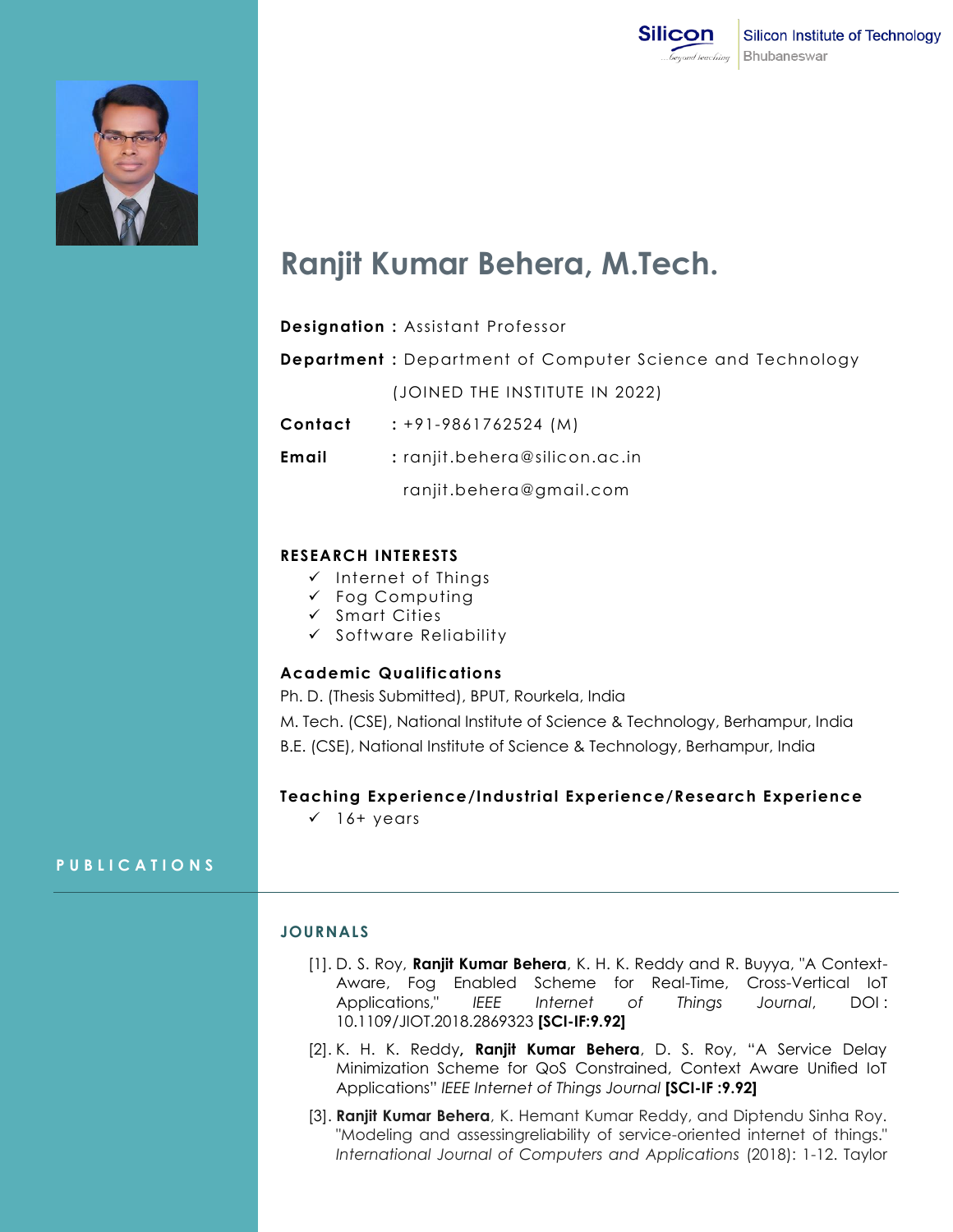& Francis Journal [ISSN1925-7074] **[SCOPUS]**

- [4]. **Ranjit Kumar Behera**, Patro, A., Reddy, K. H. K., & Sinha Roy, D. (2021). An Efficient Fog-layer TaskSchedulingAlgorithm for multi-tiered IoT Healthcare System. International Journal of Reliable and Quality E-Healthcare (IJRQEH), IGI Global. **[SCOPUS]** *[Accepted for Publication]*
- [5]. Amrut Patro, & **Ranjit Kumar Behera**. (2021, August). A Queuing Based Technique for Efficient TaskScheduling in Fog. In Journal of Physics:ConferenceSeries, Vol. 2007, No. 1, pp.01203, IOP Publishing. **[SCOPUS]**

# **BOOK CHAPTERS**

- [1]. **Ranjit Kumar Behera**, and Biswajeet Padhi. "A Smart Document Converter : Conversion of Handwritten Text Document to Computerized Text Document." *Machine Learning Algorithms for Industrial Applications*. Springer, Cham, 2020.153-166.
- [2]. **Ranjit Kumar Behera**, Mohit Misra, Amrut Patro, "An RF Based Social Distance Smart Band System in Organization", in the book "Artificial Intelligence Techniques in Human Resource Management", Apple Academic Press, CRC Press.

# **CONFERENCES**

- [1]. **Ranjit Kumar Behera**, Patro, A., & Sinha Roy, D. (2021). A Resource AwareLoad Balancing Strategy for Real-Time, Cross-Vertical IoT Applications. In 2<sup>nd</sup> International Conference on BiologicallyInspired Techniques in Many-CriteriaDecisionMaking (BITMDM-2021),Springer.
- [2]. MohitMisra, Amrut Patro, Diptendu Sinha Roy, **Ranjit Kumar Behera** "An Efficient Two Wheeler Anti-theft System based on Three-Layer Architecture", 4<sup>th</sup> International Conference in Comunication, Devices and Networking (ICCDN 2020),Springer.
- [3]. **Ranjit Kumar Beher**a, K Hemant K Reddy, Diptendu S Roy, (2019), "A Novel Context Migration Model for Fog-enabled Cross-Vertical IoT Applications", In International Conference on Innovative Computing and Communication (ICICC- 2019), TU, Ostrava, CzechRepublic (Europe),Springer.
- [4]. **Ranjit Kumar Behera**, Nicky Kumar, AvinashMahala, K HemantReddy, "A Novel CostMinimizationApproach for Data Transaction in the Context of IoT", In Smart Computing and Informatics 2018 (pp. 393-402).Springer.
- [5]. **Ranjit Kumar Behera**, K. Hemant K. Reddy, and Diptendu S. Roy," ReliabilityAssessment of Energy Monitoring Service for a Futuristic Smart City", In the proceeding of Second International Conference on Information and Communication Technology for CompetitiveStrategies (ICTCS-2016) Udaipur, Rajasthan,India
- [6]. **Ranjit Kumar Beher**a, K Hemant K Reddy, Diptendu S Roy, (2015), "Reliability modeling of serviceoriented internet of things" In the proceeding of 4th International Conference on Reliability, Infocom Technologies and Optimization (Trends and FutureDirections)"
- [7]. **Ranjit Kumar Behera**, Shyam Gupta, Akash Gautam, "Big-Data Empowered Cloud Centric Internet of Things", In the proceeding of International Conferenceon Man and Machine Interfacing-MAMI'15. IEEE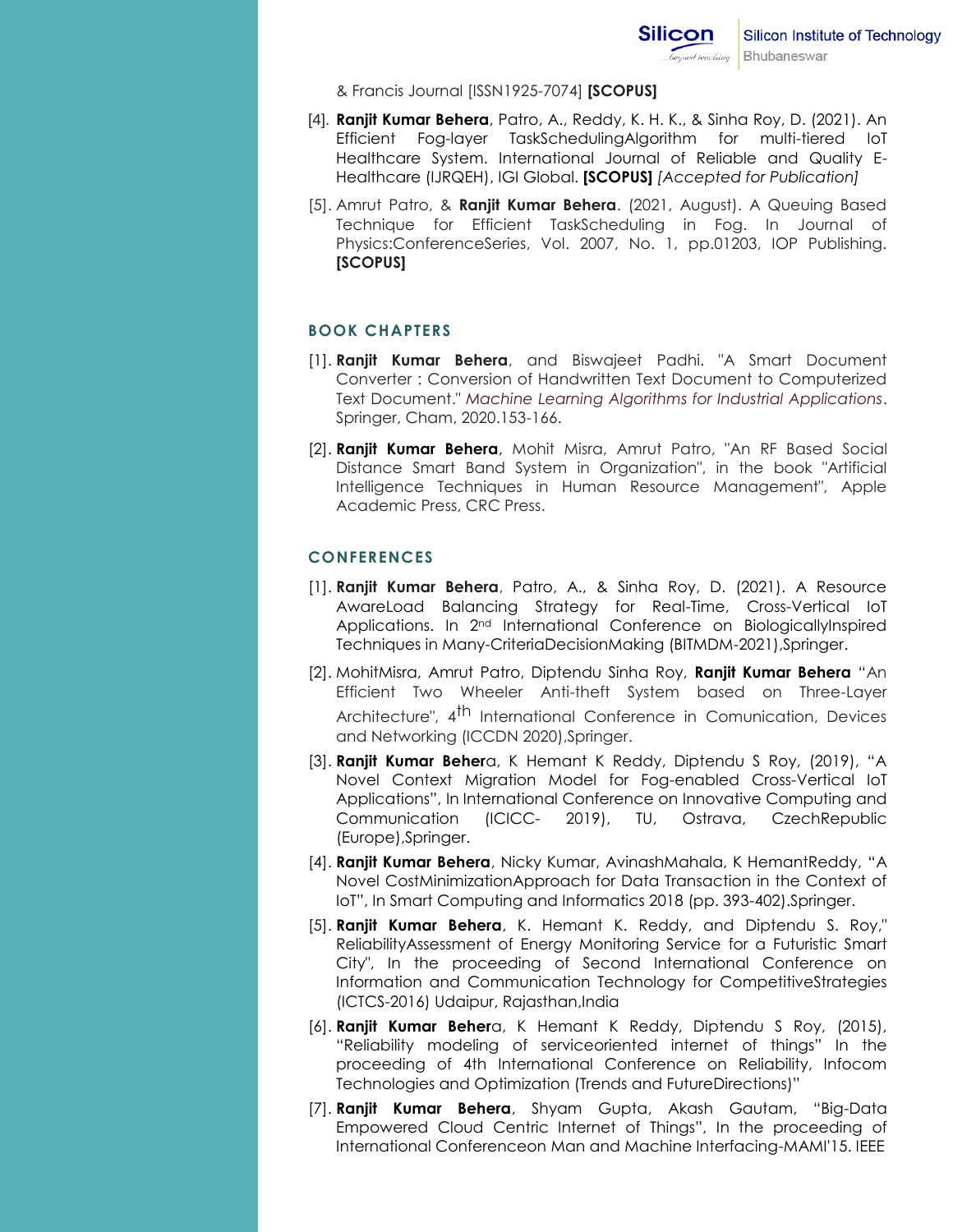

[8]. Gouda, Bhabani Sankar, Chandan Kumar Behera, and **Ranjit Kumar Behera**. "A scenario based simulation analysis and performance evaluation of energyefficiencyenhancement of routingprotocols in MANET." Automation, Computing, Communication, Control and Compressed sensing (iMac4s), 2013 International Multi- Conference on. IEEE,2013.

#### **A N Y O T H E R**

#### **CONFERENCES ATTENDED**

- [1]. Attended4<sup>th</sup> International Conference in (Digital) Communication, Devices and Networking (ICCDN 2020), from 19th to 20th December-2020, organized by the Department of Electronics & Communication Engineering, Sikkim Manipal Institute of Technology, India,Springer
- [2]. Attended Second International Conference on (Digital) Research and Innovations in Science, Engineering &Technology" ICRISET-2020, from 4<sup>th</sup> -5<sup>th</sup> September-2020, organized by BirlaVishvakarmaMahavidyala Engineering College, VallabhVidyanagar ,Gujrat, India,IEEE
- [3]. Attendedan International Conferenceon Man and Machine Interfacing  $(MAMI'15)$  from 17<sup>th</sup> to 19<sup>th</sup> December 2015, organized by C.V Raman College of Engineering, Bhubaneswar, whichwastechnicallycosponsored by IEEE Kolkatasection.
- [4]. Attended the  $4<sup>th</sup>$  International Conference on Reliability, Infocom Technologies and Optimization (Trends and Future Directions) organized in association with Computer Society of IndiaheldduringSeptember 2-4, 2015 at AmityUniversity, Uttar Pradesh, whichwastechnically Co-Sponsored by IEEE UPSection.
- [5]. Attended a threedays National Conference on "Cloud Computing" heldduring 19th- 21st January, 2015 organized by School of Computer Science,NIST,Berhampur.
- [6]. Attended a National Conference on High Performance Computing& Simulation organized by School of Computer Science & Engineering, National Institute of Science &Technology, Berhampur heldduring January18-192013.
- [7]. Attended an IEEE International Multi Conference on Automation, Computing, Control, Communication and Compressed Sensingorganized by St.Joseph"sCollege of Engineering and Technology, Palai, Kottayamheldduring March 22-23, 2013, Co-Sponsored by IEEE KeralaSection.
- [8]. Attended 10<sup>th</sup> International Conference on Information Technology (ICIT-2007) organizedby National Institute of Technology, Rourkela with collaboration with OITS, heldduringDecember17- 20,2007.

#### **WORKSHOPS/FDP PROGRAMS ATTENDED**

[1]. Participated and obtained "A" grade in a oneweekFacultyDevelopment Program on "AI and Machine Learning" jointlyorganized by Electronics and ICT Academicsthrough National Knowledge Network under the "Scheme of financial assistance for setting up of Electronics and ICT Academies" by the Ministry of Electronics and Information Technology (MeitY), Government of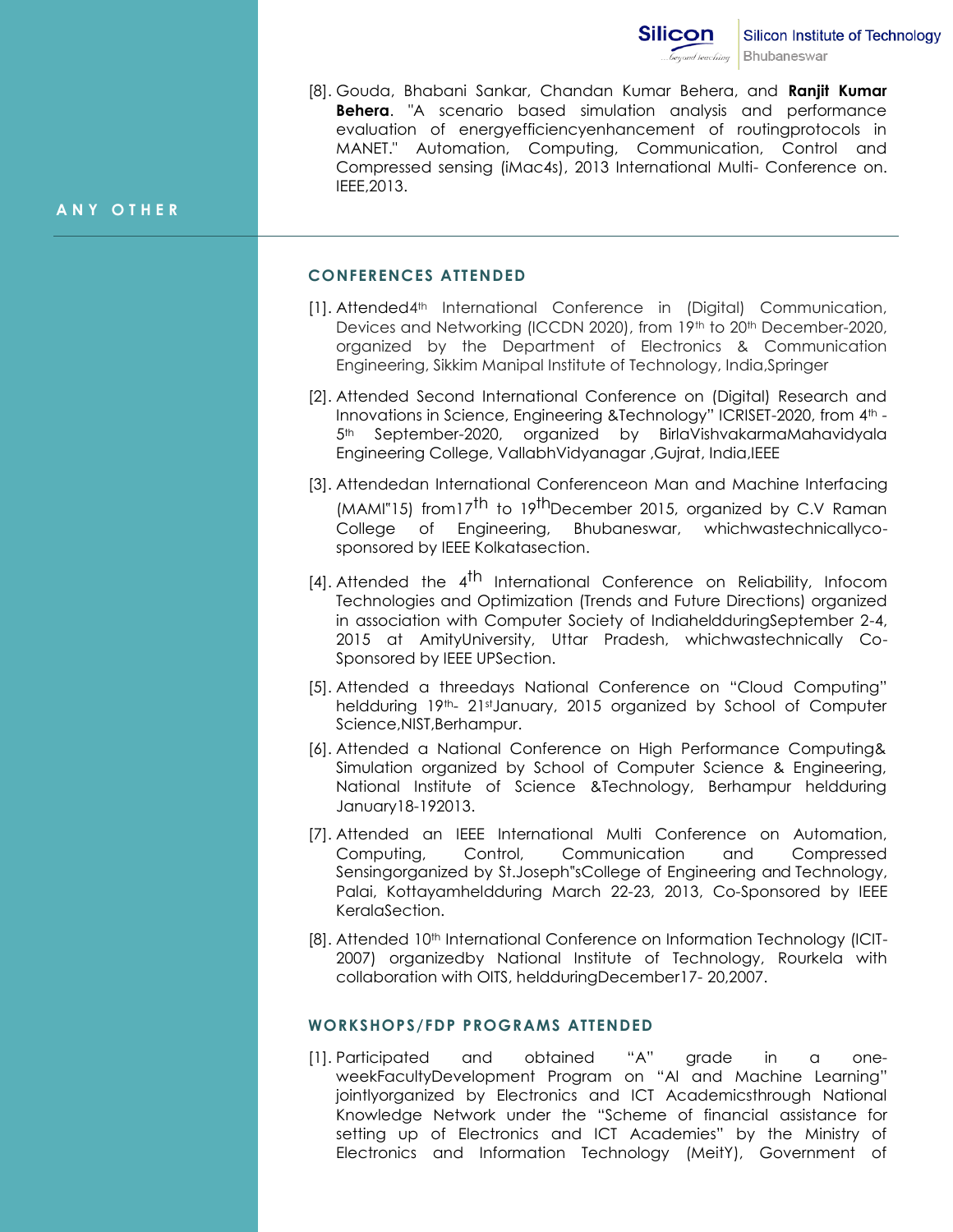Indiafrom 23 December – 27 December, 2019 at National Institute of Science and Technology, Berhampur.

- [2]. Participated in a one-weekFacultyDevelopment Program on "Robotics and AI" at National Institute of Science and Technology, jointlyorganized by Electronics and ICT Academicsheldfrom June 24 – 28, 2019 through National Knowledge Network under the "Scheme of financial assistance for setting up of Electronics and ICT Academies" by the Ministry of Electronics and Information Technology (MeitY), Government ofIndia.
- [3]. Participated in a short-term course on "Introduction to Programming: A PedagogicalApproach" at National Institute of Science and Technology, jointlyorganized by Electronics and ICT Academy, Indian Institute of Technology, Kanpurfrom 17<sup>th</sup> June to 21st June, 2019.
- [4]. Participated in a one-weekFacultyDevelopment Program on "Deep Learning and Applications" and obtained "A' grade at National Institute of Science and Technology, jointlyorganized by Electronics and ICT Academicsheldfrom 27 May – 31 May, 2019 through National Knowledge Network under the "Scheme of financial assistance for setting up of Electronics and ICT Academies" by the Ministry of Electronics and Information Technology (MeitY), Government ofIndia.
- [5]. Participated in a one-weekFacultyDevelopment Program on "Network Security" at National Institute of Science and Technology, jointlyorganized by Electronics and ICT Academicsheldfrom May 20-24, 2019 through National Knowledge Network under the "Scheme of financial assistance for setting up of Electronics and ICT Academies" by the Ministry of Electronics and Information Technology (MeitY), Government of India. This programme isendorsed by AICTE / UGC /NBA.
- [6]. Attended a Workshop on "Artificial Intelligence and Deep Learning" held at National Institute of Science and Technology, Berhampur fromSeptember 1, 2018 to September 3, 2018 conducted by leadingindia.ai, a nationwide initiative by BennetteUniversity, GreaterNoida,India.
- [7]. Participated in the Workshop on "Disruptive Technology Management" held on 10<sup>th</sup> December, 2016 at National Institute of Science and Technology,Berhampur.
- [8]. QIP/AICTE Sponsored Shot-Term Course on "Internet of Things: Convergence of Sensing, Cloud and Big-Data Networking" isorganized by Indian Institute of Technology, Kharagpur from 13<sup>th</sup> -26<sup>th</sup> July2015.
- [9]. Twoweek ISTE main workshop on "Computer Programming" isorganized by Indian Institute of Technology, Bombay at remote center National Institute of Science and Technology from  $16^{th}$  June 2014 – 21st June 2014.
- [10]. Attended a Workshop on "Modern Trends in Soft Computing and Security Issues" isjointlyorganized by IndianStatistical Institute, Kolkata and National Institute of Science &Technology, Berhampur, Odisha from 23rd -28th September2013.
- [11]. AttendedWipro Mission 10X Workshop on "High Impact TeachingSkills" at National Institute of Science and Technology, Berhampur from 26<sup>th</sup> - 27<sup>th</sup> Sept2011.
- [12]. AttendedIBM Academic National Workshop on "Rational Functional Tester" at National Institute of Science and Technology,